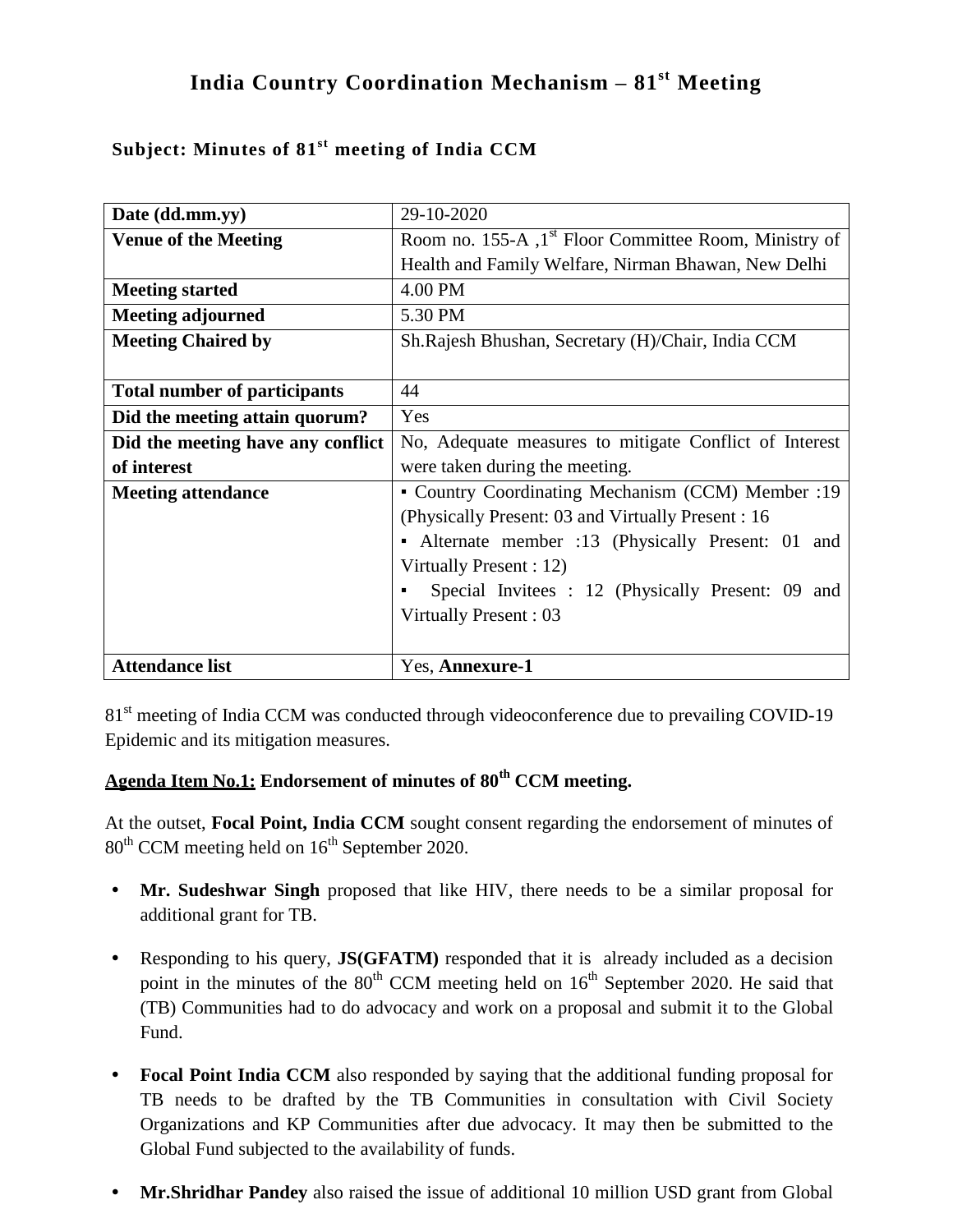Fund for TB communities, as discussed in the last meeting and what are the steps being taken in this regard.

- **Chair, India CCM** responded that it has been clearly recorded in the minutes of the  $80<sup>th</sup>$ India CCM Meeting that:
	- 1. The current available grant amount of 10mUSD may be entirely allocated to HIV KPs
	- 2. Since there is a need to address the additional needs of malaria and TB KPs, a separate proposal may be drafted seeking additional funding and be subsequently submitted to the Global Fund.
- **• Focal Point India CCM** said that Communities may draft the proposal in consultation with CSOs and then presented before India CCM for approval. Upon this clarification the minutes of the 80<sup>th</sup> CCM meeting were "endorsed" by ICCM.

## **Agenda item no. 2: Endorsement of funding request proposal for additional USD 10 million grant from the Global Fund for mitigating Covid-19 impact for key populations by India CCM.**

DDG (NACO) made a brief presentation on the funding request proposal for additional USD 10 million grant from the Global Fund for mitigating Covid-19 impact for key populations. He said that Communities had written to Global Fund and the Global Fund had asked NACO to prepare the funding request proposal (FRP). The FRP was then developed with due consultations with Communities, CSOs and selected PRs. The key points of the discussion are as follows:

- The proposal is an outcome of advocacy by the seven-key population networks to mitigate the impact of COVID-19 on key populations at risk for HIV.
- **•** During the 80th India CCM meeting it was decided that NACO will develop the proposal with HIV key population; The grant will be allocated entirely to HIV KP networks.
- The proposal development and partner selection process was stated along with the inclusion and exclusion criteria of beneficiaries. Types of support and services within this grant are as given below:

| S.No           | <b>Activity</b>                                                                      | <b>Mode</b>                                                                                                                                                                                                                                 | <b>Amount</b>                                                                        | <b>KPs to be</b><br>reached                           |
|----------------|--------------------------------------------------------------------------------------|---------------------------------------------------------------------------------------------------------------------------------------------------------------------------------------------------------------------------------------------|--------------------------------------------------------------------------------------|-------------------------------------------------------|
| 1              | <b>Direct Benefit Transfer</b><br>Cash support for<br>intended beneficiary<br>groups | Direct Cash support through<br>Nationalised bank transfer.<br>Payment of essential bills (e.g. rent,<br>electricity bills, support for cooking, school<br>fees etc).                                                                        | Amount of support<br>INR 1500/- per<br>beneficiary one time                          | $^{\sim}4,36,999$<br>(90%)                            |
| $\overline{2}$ | <b>Commodity distribution •</b><br>of Food and non-food<br>essentials                | Package of food and non-food<br>essential will be provided to those<br>KPs who cannot be reached. This will<br>be facilitated by issue of pre-loaded<br>cards of Nationalised Banks so that<br>expenditure trail is available for<br>audit. | Amount of support<br>INR 1500/-<br>equivalent value<br>commodity support<br>one time | $^{\sim}48,555$<br>(10%)<br>Selected IDUs<br>and OVCs |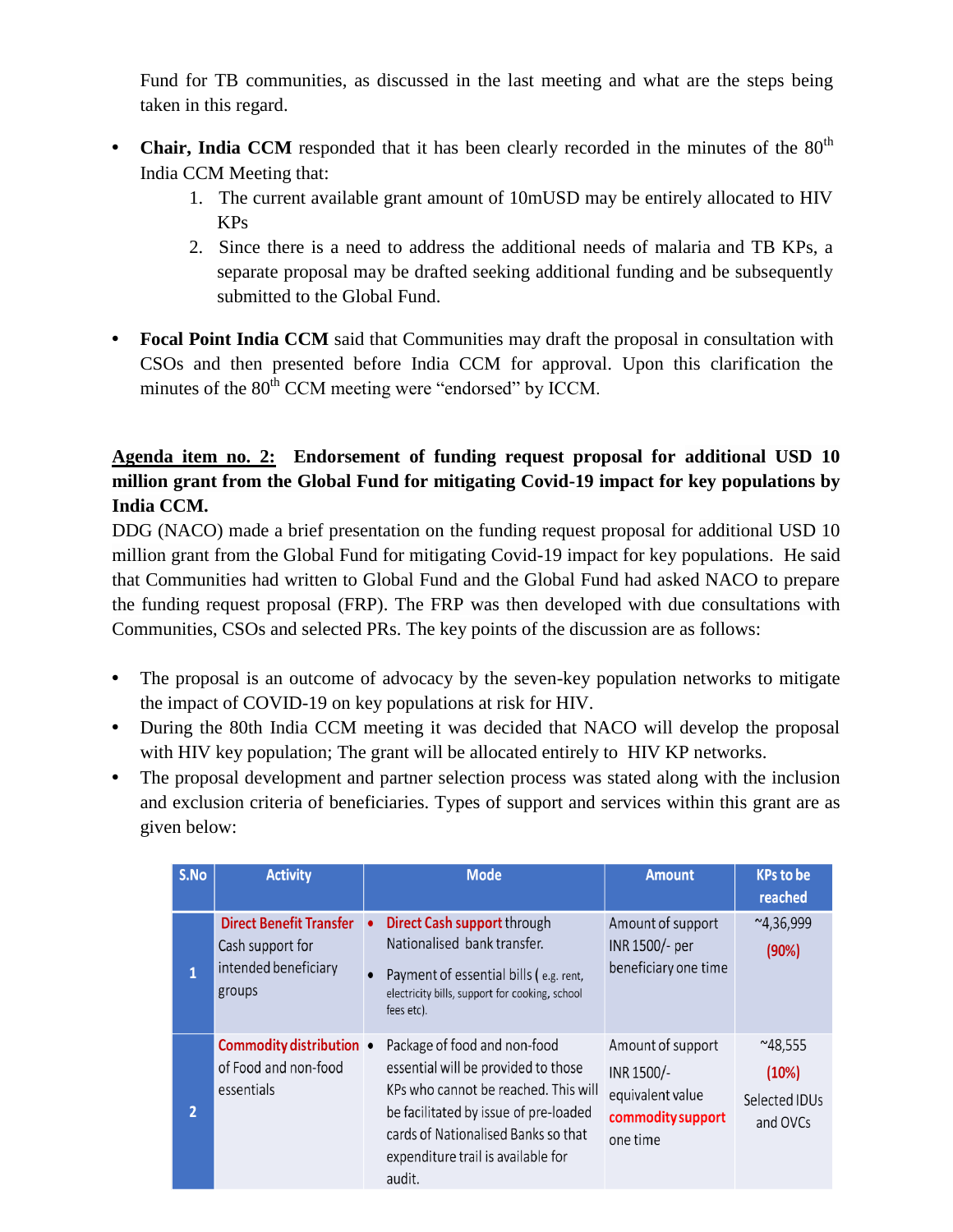- He further said that the two selected Principle Recipients (PRs) who would be implementing the grant would be SAATHII and India HIV AIDS Alliance IHAA.
- In the previous proposal 92% was allocated to beneficiaries and 8% was allocated as management cost. He said this has now been revised to 98.4% to beneficiaries and 1.6% for logistics and M&E.
- **•** A grant project Oversight Committee may be formed consisting of members from bilateral agencies, Community networks, CSOs, any other stakeholders nominated by I-CCM. DDG (NACO) and Focal Point India CCM suggested Dr. Nandini Kapoor Dhingra (UNAIDS), Fr. Paul Moonjley (Malaria Constituency, Member India CCM), Dr. Neeraj Dhingra (Director, NVBDCP), Dr. Sangeeta Kaul (USAID), Dr. Raghavan Gopa Kumar (TB Constituency). ICCM accepted the nomination of these officials for Project Oversight Committee of KPs grant.
- **•** The expected outcomes include mitigating the adverse impact of Covid 19, community empowerment and financial inclusion of KPs.

## **Discussion related to Agenda item no. 2: Endorsement of funding request proposal for additional USD 10 million grant from the Global Fund for mitigating Covid-19 impact for key populations.**

- **Dr. Sunil Kumar, DGHS:** Suggested to enlist the possible adverse impacts of Covid 19 on HIV, which are to be mitigated.
- **• In response, JS (GFATM),** said that addressing the adverse impacts would be the responsibility of the selected PRs. He further mentioned that, the communities have prepared grant. The project monitoring committee can add criterion and specific indicators. It is their responsibility to see that the money reaches to the right beneficiaries.
- AS (H), said that the proposed allocation per person is Rs. 1500/- only. Thus any adverse effect, may not be mitigated but it is just a way of a support for loss of livelihood to an extent.
- **•** DGHS, suggested that we may not use the word Mitigation, and would rather use other alternative such as reducing, diluting, supporting or addressing the issue. Chair CCM expressed that it is matter of semantics and we may consider using the word "reducing" instead of "mitigating".
- **•** Dr. Bilali Camara, UNAIDS, congratulated NACO, KPs and CSOs on behalf of UNAIDS, for working together in developing the proposal which is simple, human, dignified and people-centric. In addition, he also applauded the efforts and support given by Chair (ICCM), Vice-Chair (ICCM) and DDG (NACO).
- **•** Ms. Kusum, credited coming together of communities, even during the time of adversities like COVID 19. She thanked the Communities, NACO and ICCM for support provided in developing the proposal.
- **•** Mr. Moses Zofaka, representing the HIV KP, said that the collaboration between Civil societies, Government, and bilateral and multi-lateral agencies, is historic and can go down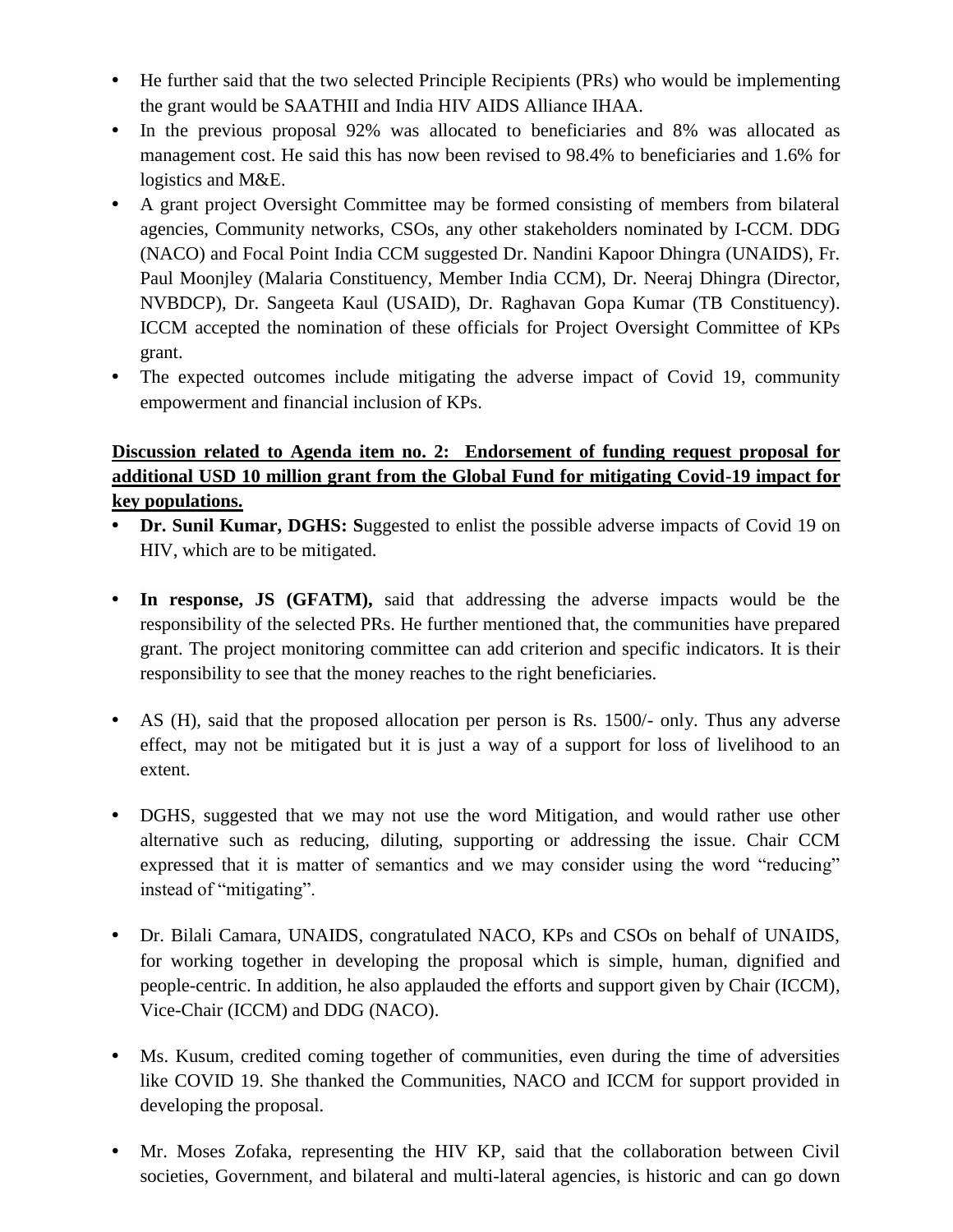as one of the best practices during the pandemic. He thanked the Chair, VCs, NACO DG, UNAIDS, and all CCM members for their support.

**•** Vice-Chair (ICCM), also thanked Chair (ICCM), NACO, and UNAIDS and Communities for their support and developing the funding request proposal.

**Decision Point**: ICCM endorsed the funding request proposal for KP Grant for Covid 19 response.

## **Agenda item no. 3 (a) To update CCM regarding TRP comments on HIV proposal submitted earlier & the response to these comments**

**DDG (NACO),** made a presentation on the same and said that a the TRP had suggested 5 major issues in the funding request, which need to be addressed within the grant making process or the grant implementation period. The major issues and action taken are as below:

## **Issue 1: Unclear complementarily and referral mechanisms between proposed new initiatives and the existing HIV prevention, testing and treatment services.**

#### **Action taken:**

- 1. NACP is carrying out:
	- o A socio-demographic mapping
	- o Case-based surveillance at specific ICTCs and ART
	- o Cascade analysis identify gaps in linkages.
- 2. Developing a tool to predict the adherence.
- 3. "**Sampoorna** *Suraksha"* The operational plan developed and is in the process of approval.

#### **Issue 2: Missed opportunities to optimize program quality and service delivery**

#### **Action taken:**

1. The mapping for coverage and integration with NHM/ RMNCH-A program is being carried out by NACP. EMTCT program works closely with RMNCH, ICDS, social support programs the upcoming Athmanirbhar Swasth Bharat Yojana (ASBY), a primary healthcare strengthening initiative and existing NHM.

2. A coordination-NACP and NTEP has been established, State/UTs working on data completion, data validation and monitoring each PLHIV for provision of TPT. NACO will work towards identification of barriers in TPT coverage as well as completion rates and resolution of issues.

#### **Issue 3: Need for more ambitious HIV treatment cascade targets aligned with NSP**

#### **Action taken:**

- 1. Viral Load testing : VL/ Lab optimization plan is being made by incorporating 3 major components –
	- Develop linkages for spare capacity of CBNAAT machines
	- Develop linkages for transport of sample for ART Centres to Labs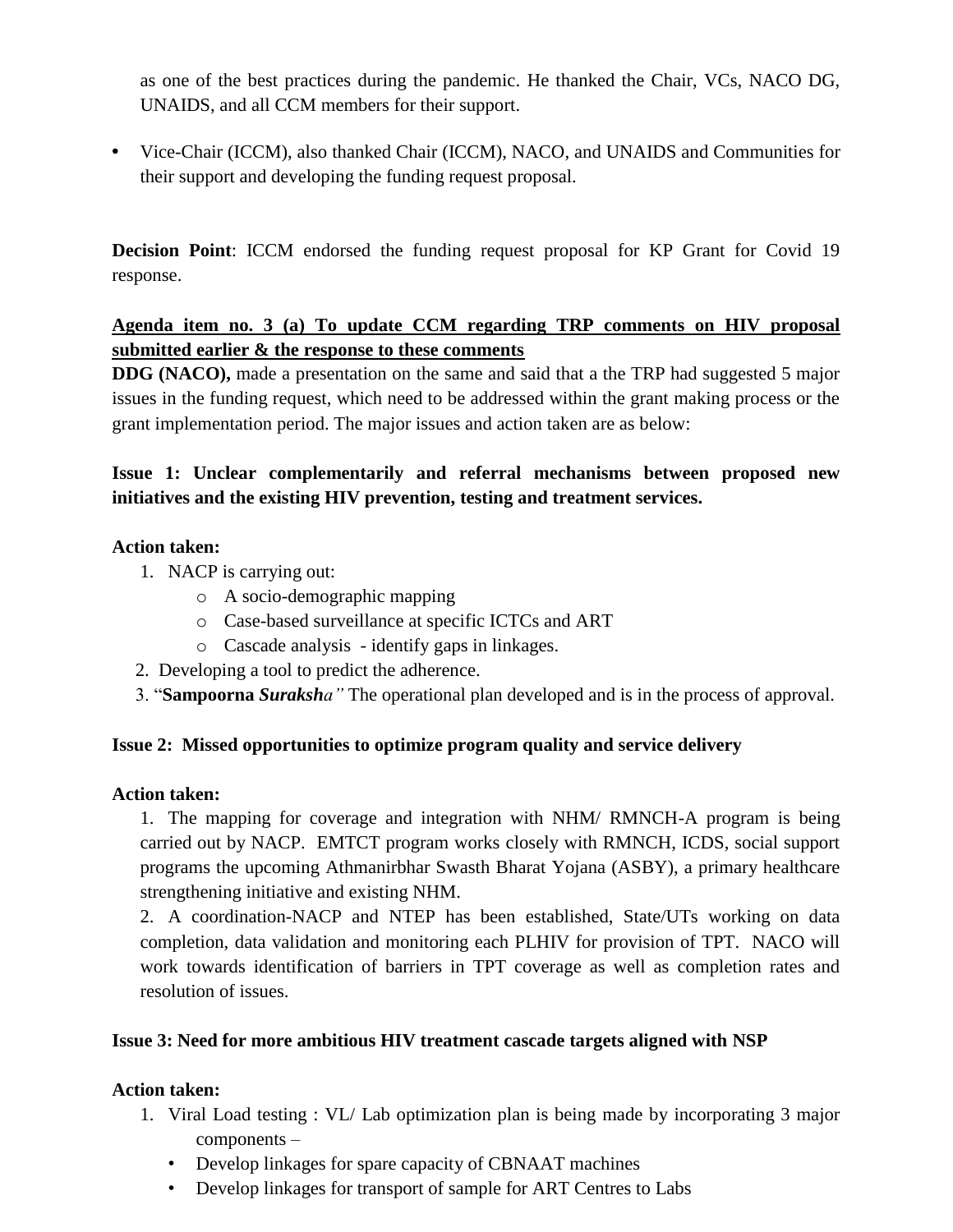- Introduction of Dried Blood Spot (DBS) for Sample for VL linkages
- 2. Based on the current COVID-19 situation, the viral load testing and optimization plan is being revised. While this is a real emergency, NACP is working on a contingent plan to address the challenges arising out of this unprecedented situation.

### **Issue 4: Governance complexity and high program costs resulting from proposed**

### **Action taken:**

- 1. Optimize the transaction and program management costs: By taking up with NG PRs the management cost has been brought down by nearly USD 5 million already and further reduction will be attempted during the process of Grant making.
- 2. Review the PR implementation arrangements: Five PRs were selected to optimally distribute the activities both programme component and geography wise. It has been duly deliberated with the PRs and no further reduction in nos. is feasible. This stance has been seconded by Vice Chair I-CCM and other CSO/community representatives.
- 3. Redirect any savings: All savings will be redirected for High Impact programmatic activities during the process Grant Making.

## **Issue 5: Insufficient attention to human rights- and gender-related barriers and lack of metrics to monitor progress**

#### **Action taken:**

- 1. Develops outcome indicators **:** Indicators will be shared after discussion during grant implementation process
- 2. Planned comprehensive HIV legal environment assessment and HIV gender assessment:
	- o A number of bill and legislations in support of rights of key population and PLHIVs
	- o The national program follows a community centric approach in planning and implementation.
	- o Community members are part of TRGs
	- o NACO– Specific programs e.g. Cognizant of the special issues WPWIDs exclusive services to address their needs.
	- o Treatment Care and support program offers grievance redressal mechanisms

## **Discussions related to agenda item no. 3 (a) To update CCM regarding TRP comments on HIV proposal submitted earlier & the response to these comments:**

- **• Dr. Sunil Kumar (DGHS):** Suggested a whether the management cost can be reduced further, to which the Focal Point ICCM, replied that it has been agreed in principle, and can be worked out collaboratively during the grant making phase. There is a difference between the management cost for Government and Non-Government organizations and since the Non-government organizations majorly depend on the funding, their management cost is generally higher.
- **• Dr. Bilali Camara**, highlighted the following points regarding human rights and gender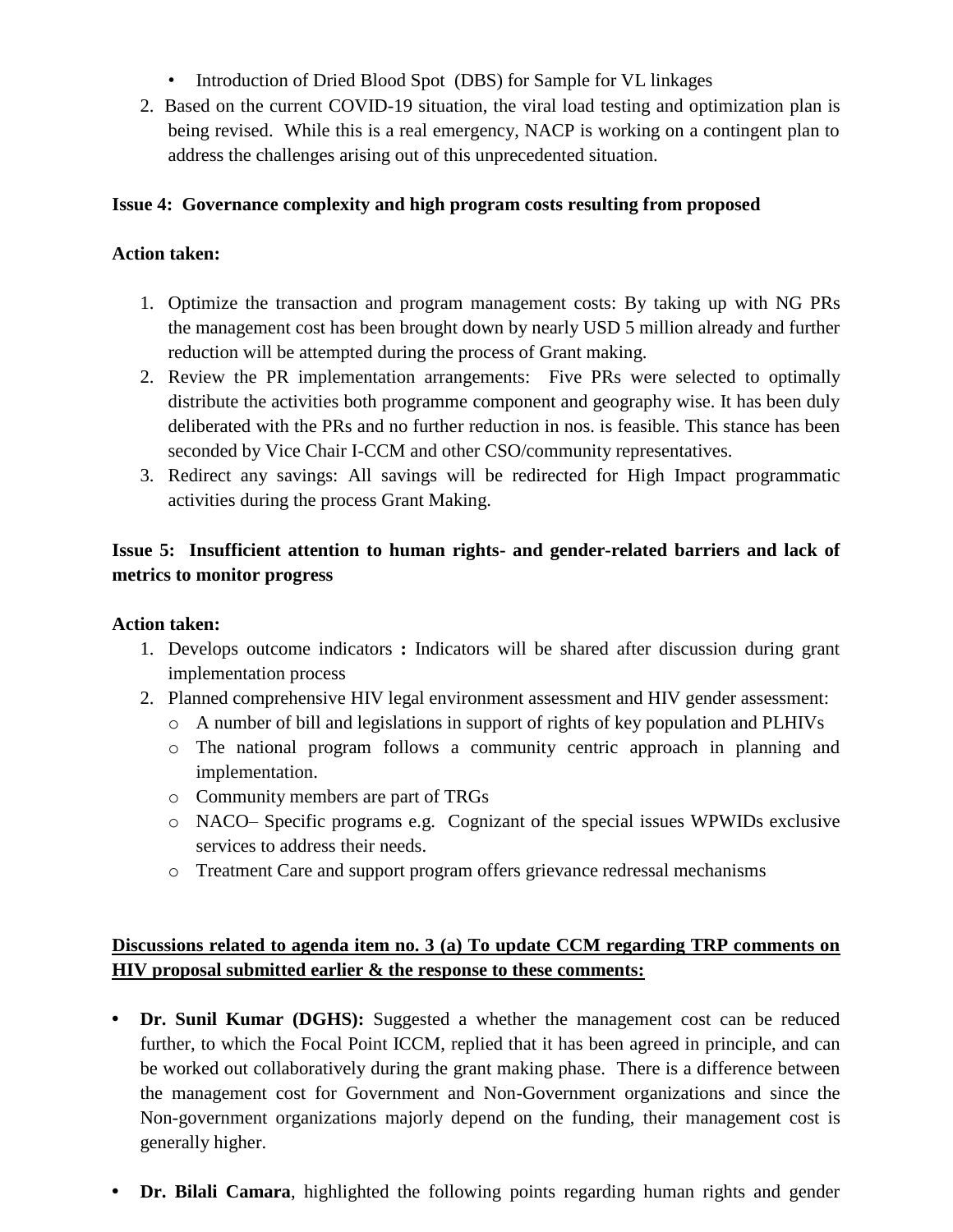components.

- 1. Striking down of sec. 377 by the Supreme Court of India.
- 2. The importance and criticality of HIV/AIDS Act
- 3. India being the first country to recognize transgender as  $3<sup>rd</sup>$  Gender, which was followed by Germany
- 4. Gender Act
- 5. National transgender Council
- 6. National Human right commission which accepts sex workers as workers and have their rights.
- **• Dr. Melissa Nyendak**: Appreciated NACO for initiating the evidence based structuring, index testing and social networking models and highlighted NACO's work in collaboration with EMTCT and NHM.

## **Agenda item no. 3 (b) To update CCM regarding TRP comments on TB proposal submitted earlier & the response to these comments**

**DDG (TB),** while speaking about TB-TRP recommendation apprised the house that the TB-FR had proposed 5 NGPRs. The Global Fund recommended, reducing the number of NGPRs to a more manageable level. He said that after a series of consultations with the NGPRs since the ICCM had endorsed on the five NGPRs, in their previous meeting. He further added, since the selection of each NGPRS had been through a transparent process and had been endorsed and approved earlier by the ICCM, hence the program will now go forward with all the 5 NGPRs. He further highlighted the issues raised by the TRP review and the responses being proposed therein.

## **Issue 1: Governance complexity and high program management costs resulting from proposed implementation arrangements.**

#### **Action taken:**

- 1. Central TB Division facilitated two meetings of Non-Government Principal Recipients (FIND, WJCF consortium, UNION, Plan India and REACH) to rationalize the existing Non-government PR implementation arrangements by trying to reduce the overall number of PRs and thus minimizing their program management cost.
- 2. The NGPRs held two separate deliberations to address the issue, but could not agree on an alternate PR implementation arrangement, citing that each one of them was selected through a transparent process by India CCM based on the strength and uniqueness of their proposal developed around the NSP driven thematic areas.
- 3. The CTD has reiterated the concern and advised the NGPRs to work out a possible, workable solution, acceptable to all.
- 4. All NGPRs will work with the Global Fund Country team and LFA to scrutinize, and optimize high program management costs and redirect savings for high priorities.

**Issue 2: Prioritization of large scale surveys -District level Annual Survey (DLAS) and District Level Sentinel Survey (DLSS) rather than using operational research and routine programmatic data to inform programmatic interventions**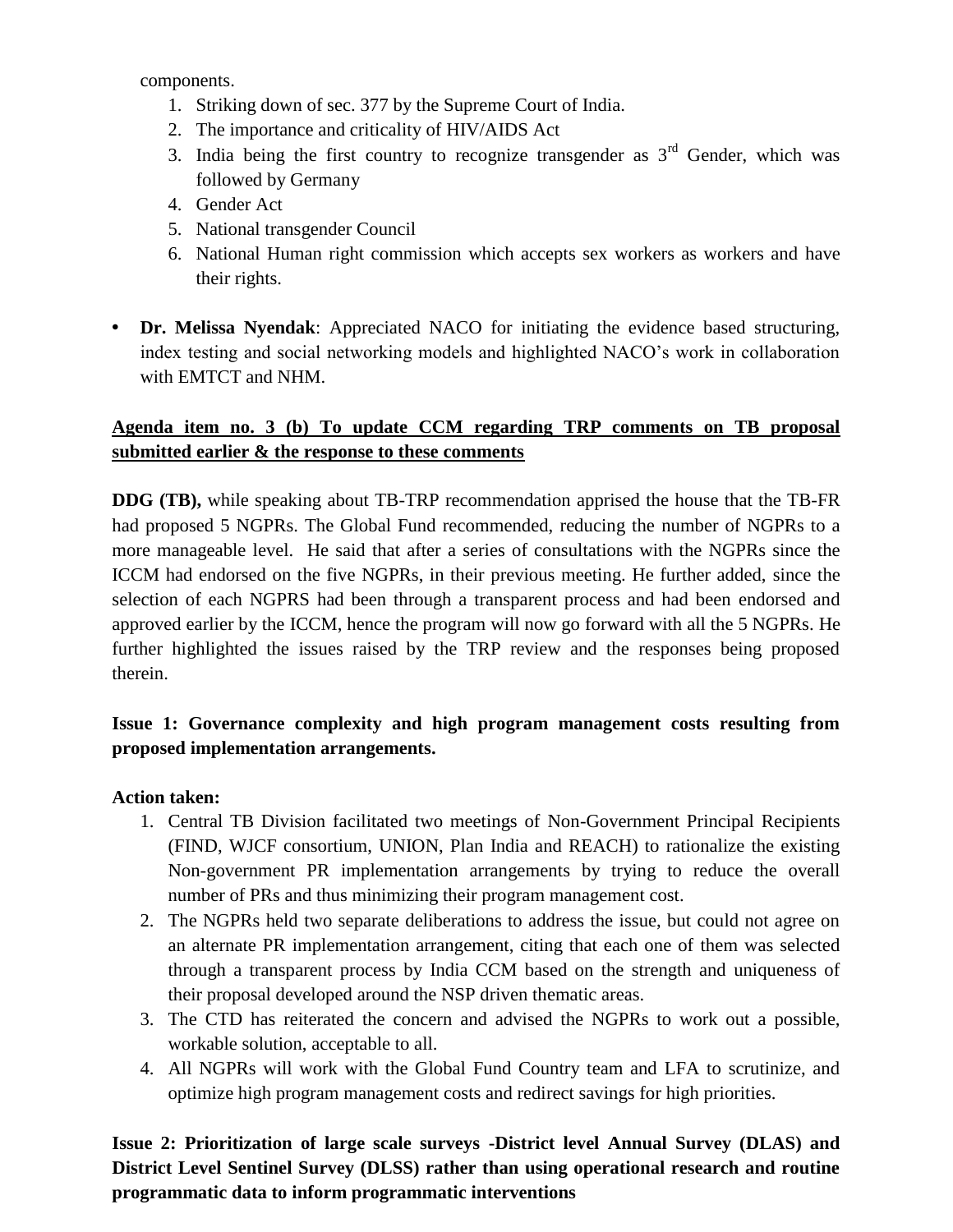### **Action taken:**

- 1. CTD after having consulted with concern stakeholders decided that:
	- o Proposed DLAS and DLSS would provide more accurate measures of tuberculosis burden at district level to plan targeted strategies and to validate sub national claims of TB elimination. The finding will supplement National TB Prevalence (2019-20).
	- o Hence, it will be requested to retain three District Level Sentinel Surveys (DLSS) as proposed in FR.
	- o Based on TRPs observation, DLAS in 50% of districts will be done in year 1, rest 50% districts in year 2 and repeat the same in subsequent years. Thus the overall, number of districts planned each year will be reduced to half.
- 2. NTEP will constitute a "Data Analysis Unit" (DAU) to deliberate and identify OR priority areas and develop proposals for the same with milestones and timelines The same will be submitted to the Global Fund subsequently. Some of the key priority areas are:
	- o Impact of COVID preventive measures on TB transmission dynamics
	- o Impact of dual stigma of TB and COVID in health seeking behavior
	- o Long term follow up for 2 years after completion of treatment of patients on Shorter MDR/RR TB regimen to assess relapse and post treatment sequel
	- o To understand the factors associated with unfavorable treatment outcome in DR-TB patients
	- o Post treatment follow up of DSTB cases for two years to assess the post treatment sequel
	- o Operational research to assess the extent of TB related stigma in community, workplaces and health care settings and its impact on TB prevention and care

#### **Issue 3: High mortality, challenges in MDR TB care and unambitious MDR target setting**

#### **Action taken:**

- 1. As per the suggestions from the concerned consultants and experts, CTD has decided to revise the target for MDR treatment outcome as 54%, 58% and 62% against the proposed target of 52%, 56% and 60% for the reporting period 2021, 2022 and 2023 respectively.
- 2. To better understand the root causes of unfavorable outcomes of DRTB treatment, a multi-centric mix model research study will be planned by the programme which will include interviews with the patients, stakeholders, experts etc.
- 3. The Country has already adopted policy of all oral regimens for MDR-TB treatment and plans to rapidly transition to all oral regimens as per the absorptive capacity of states. There is no plan to procure injectables during period 2021-24.

#### **Issue 4: Insufficient focus on human rights- and gender-related barriers**

#### **Action taken:**

1. NTEP has adopted and disseminated the 'National Framework for a Gender-responsive approach to TB' and is committed to implement the key actions proposed in the gender framework. As recommended the programme has drafted an action plan on tuberculosis prevention and care with gender and rights perspectives.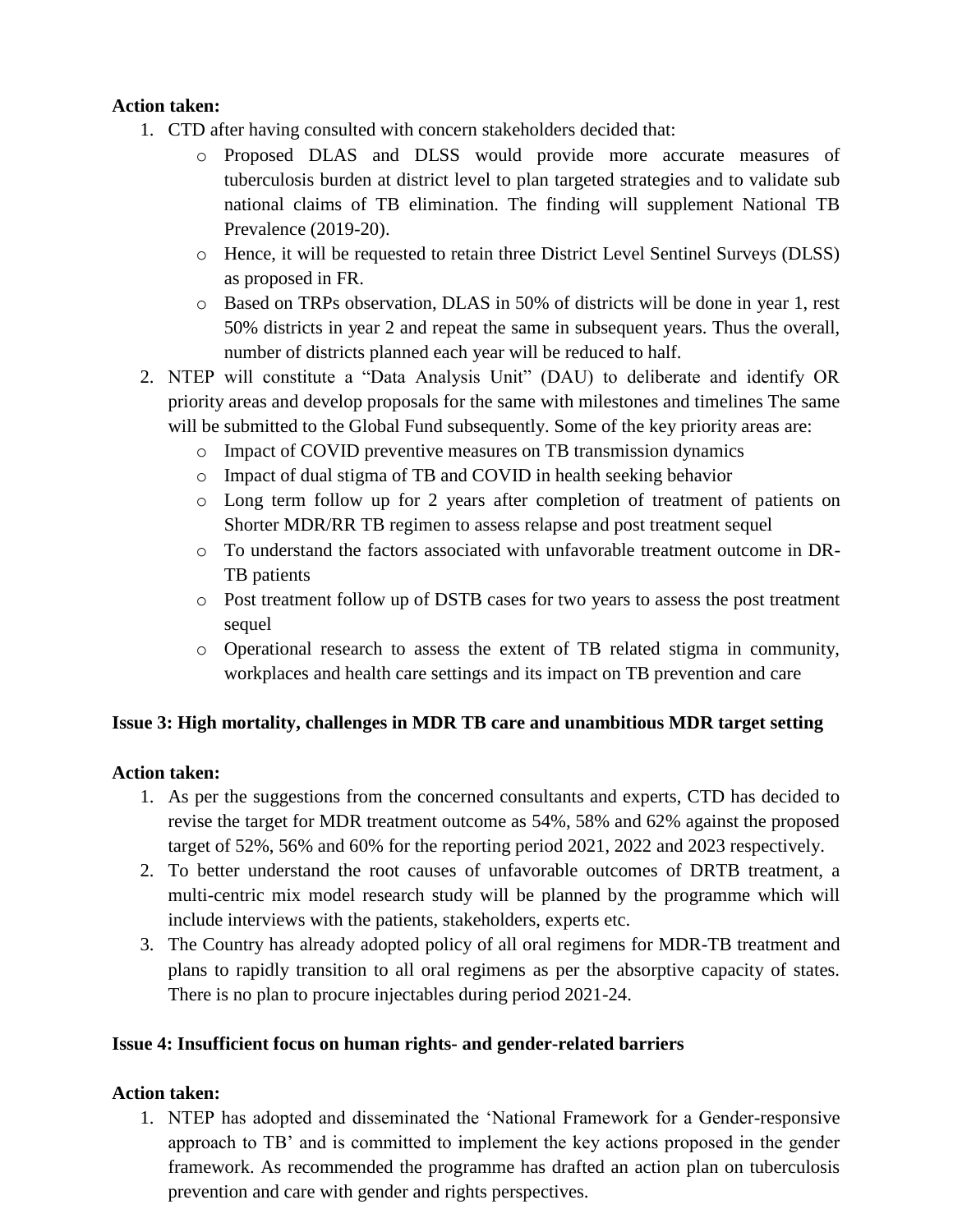- 2. The programme proposes to include following new outcome indicators in its performance framework:
	- o Proportion of State/UTs which have conducted trainings on Gender Responsive and human-right based approach using standard training modules.
	- o Proportion of State/UTs using age-sex disaggregated data for monitoring programmatic activities.

## **Discussions related to agenda item no. 3 (b) To update CCM regarding TRP comments on TB proposal submitted earlier & the response to these comments:**

- Dr. Sunil Kumar (DGHS): asked that how the success rate of 62% in MDR patients was decided. DDG (TB) responded that, the global success rate in MDR is 53% and in India, it is 49%. With the introduction of Bedaquiline, the success rate has increased to 69%. He further added that 69% success rate was in stringent research mode outcome whereas it will be lesser in field conditions due to deaths and lost to follow up. Furthermore as treatment for MDR TB is for 24-27 months duration, the outcomes for patients put on treatment in first year of grant will only be available in the last year of grant. Therefore impact of grant funding will be seen much later. The outcomes committed here relate to current grant period. Considering field realities it is felt that programme may not be able to exceed favorable outcomes beyond 62%. He also said that this target is negotiable at the time of grant making.
- **Mr. Sudeshwar Singh**: raised his concern about poor treatment outcomes in case of MDR TB patients to which DDG (TB), responded that a root cause analysis and research is being carried to address the issue. He further emphasized on role of community engagement, and provision of opportunities to the competent TB survivors. DDG (TB) responded that, the issue has been covered in the grant.

**Decision Point**: NACO will update the response based upon suggestion from the ICCM. CTD to submit its response as presented to ICCM.

## **Agenda item no. 4 Proposal for reconstitution of Oversight Committee of India CCM for term 2020-22**

Focal Point ICCM, made a presentation on reconstitution of Oversight Committee of ICCM for the term 2020-22. The major points from his presentations are as follow:

- As decided in the  $80<sup>th</sup>$  India CCM meeting dated  $16<sup>th</sup>$  September 2020 the following steps were taken for nomination of OC 2020-2022:
	- o Step-1– Call for nominations was invited from interested and eligible CCM and Non-CCM Members with the approval of India CCM. The duly filled detailed CV and the Skill Matrix format were shared with India CCM Secretariat on its email id **iccmsectmohfw@gov.in** by **30th September 2020**
	- o Step-2— Total 12 nominations were received, out of which 11 Eligible nominations were included for Oversight Committee Membership.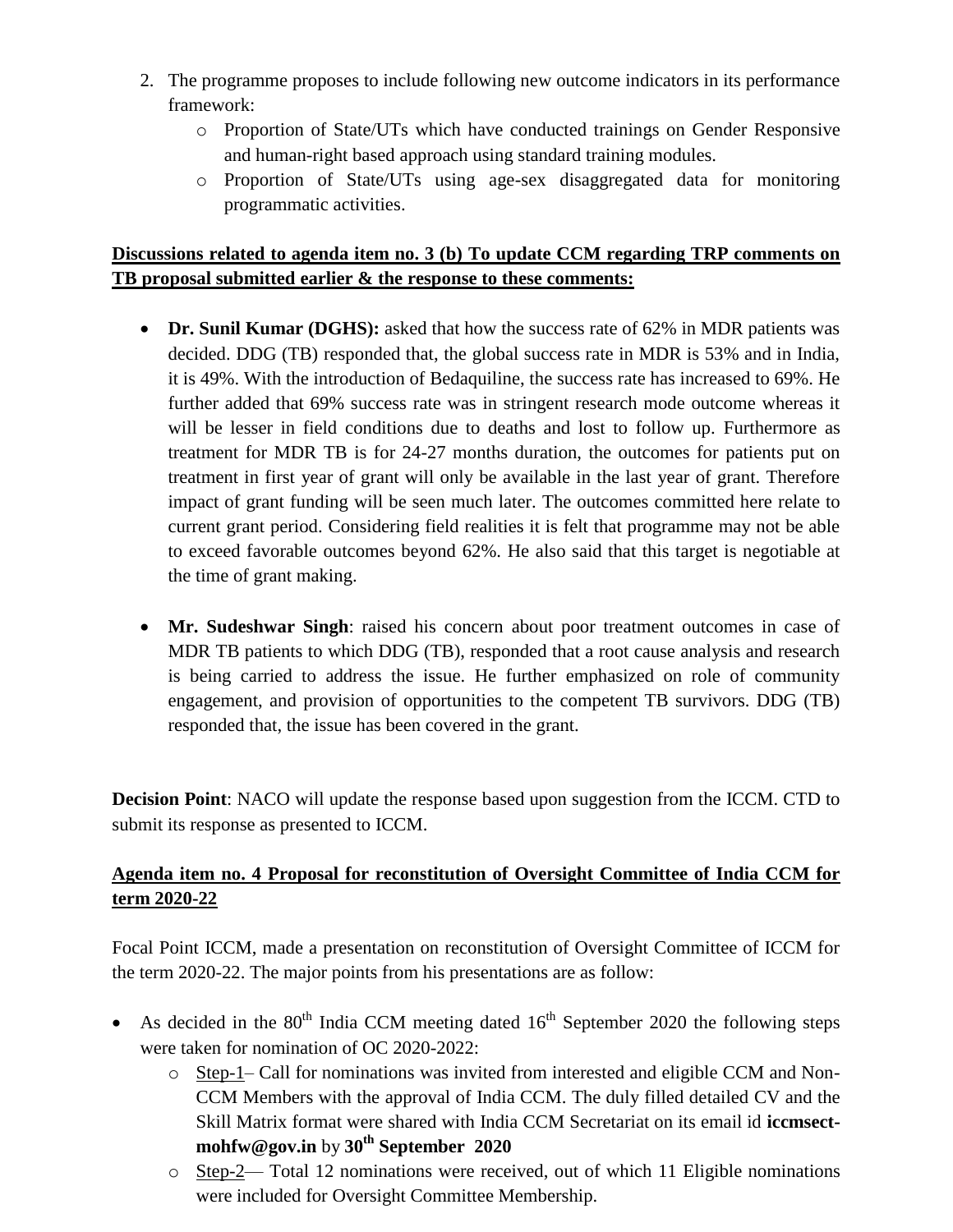- o Step-3– Formation of the Oversight Committee with the approval of Chair and Vice Chair, India CCM
- Continuing further, he read out the names of the proposed members for the Oversight Committee for the term 2020-22.
- Further he left the decision on CCM on whether or not to consider the nomination of Dr. Nalini Vemuri. Although she has a background in research exclusively, she has neither experience of working with National Programmes nor with Global Fund projects and thus may not add any strength to the Oversight Committee.

## **Discussions related to agenda item no. 4 Proposal for reconstitution of Oversight Committee of India CCM for term 2020-22**

- **Vice Chair, India CCM** expressed her concerns regarding no Gender expert representation in the proposed Oversight Committee. On the suggestion of Chair, India CCM, Vice Chair agreed to find out and recommend any appropriate representation for Gender Expert.
- **Dr. Sunil Kumar, DGHS** suggested that it is desirable if there is representation of any Human Rights Expert in the Oversight Committee as Global Fund lays much emphasis on Gender and Human Rights related issues.
- **Chair India CCM** responded that since it is a time bound process and that during the 80<sup>th</sup> India CCM Meeting, we had specifically requested CCM members to nominate names for Oversight Committee by the prescribed last date. He further suggested that the timeline for receiving nominations may be extended by a week and asked all the CCM members to suggest appropriate nominations which may then be incorporated in the list.

#### **Decision points:**

- The timeline for receiving nominations extended by a week and all CCM members to suggest appropriate nominations, which may then be incorporated in the list.
- Focal Point, India CCM suggested that after receiving the additional nominations, a Chair and Vice chair of the Oversight Committee need to selected who essentially have to be CCM members as per the revised CCM Oversight Plan.
- He also asked for a blanket approval from all CCM Members that since we cannot have frequent CCM Meetings, the Chair in consultation with Vice-Chair, India CCM could select and decide the Chair and Vice Chair of Oversight Committee of ICCM. The approval will be sought over email from Vice Chair and on file from Chair, India CCM.

The 81<sup>st</sup> India CCM meeting was concluded formally with a note of thanks by Chair, India CCM. He expressed his sincere gratitude to all CCM members for a very fruitful and mutually productive discussion and valuable suggestions, most of which are incorporated in the deliberation. He expressed his hope for continued support and cooperation from all constituencies.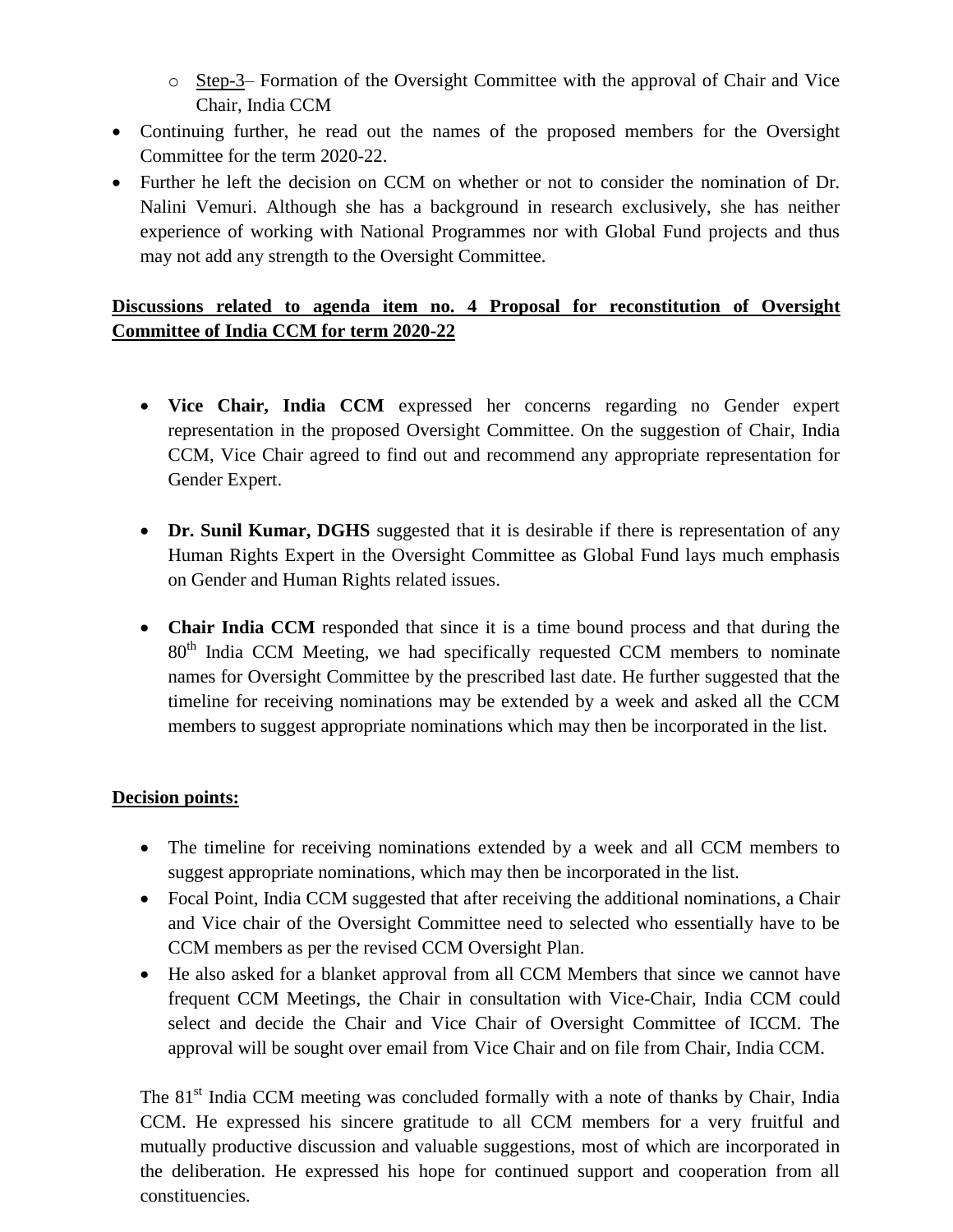## **Annexure 1 List of Participants**

## **CCM Members**

| SI.<br>No.     | <b>Name</b>                       | <b>Designation/Organization</b>                        | <b>Physically Connected</b> |
|----------------|-----------------------------------|--------------------------------------------------------|-----------------------------|
| $\mathbf{1}$   | Sh. Rajesh Bhushan                | Secretary (HFW)/ Chair, I-CCM                          | Yes                         |
| $\overline{2}$ | Ms.Arti Ahuja                     | Addl.Secy (H)&DG(CGHS)/Member Secy,<br><b>ICCM</b>     | Yes                         |
| $\overline{3}$ | Dr.Dharmendra<br>Singh<br>Gangwar | AS&FA                                                  | Yes                         |
|                |                                   |                                                        | <b>Virtually Connected</b>  |
| $\overline{4}$ | Dr.Sunil Kumar                    | <b>DGHS</b>                                            | Yes                         |
| 5              | Ms.Sandhya Bhullar                | Director (IMF)                                         | Yes                         |
| 6              | Dr.J.Radhakrishan                 | Secretary, Tamilnadu (H)                               | Yes                         |
| $\overline{7}$ | Ms.Aparna Upadhyay                | MD(NHM), U.P.                                          | Yes                         |
| 8              | Dr. Shyamala Nataraj              | Executive Director, SIAAP/Vice Chair, I-<br><b>CCM</b> | Yes                         |
| 9              | Prof.Ramila Bisht                 | Centre of Social Med. and Community<br>Health, JNU     |                             |
| 10             | Mr.Shridhar Pandey                | Secretary & Chief Executive Officer, GBJS              | Yes                         |
| 11             | Fr.Paul Moonjely                  | <b>Executive Director, Caritas</b>                     | Yes                         |
| 12             | Ms.Nisha Gulur                    | President, NNSW                                        | Yes                         |
| 13             | Ms.Deepti Chavan                  | Patient advocate                                       | Ye                          |
| 14             | Mr.Bhakta Bihari Mishra           | Secretary, NIHIDA                                      | Yes                         |
| 15             | Mr.Pratik Raval                   | <b>Assistant Director, GIPA</b>                        | Yes                         |
| 16             | Mr. Sudeshwar Kumar Singh         | Secretary, TB Muktvahini                               | Yes                         |
| 17             | Dr.Shubnum Singh                  | $\rm CII$                                              | Yes                         |
| 18             | Dr.Bilali Camara                  | <b>Country Director, UNAIDS</b>                        | Yes                         |
| 19             | Dr.Melissa Nyendak                | Director, CDC , Global Health                          | Yes                         |